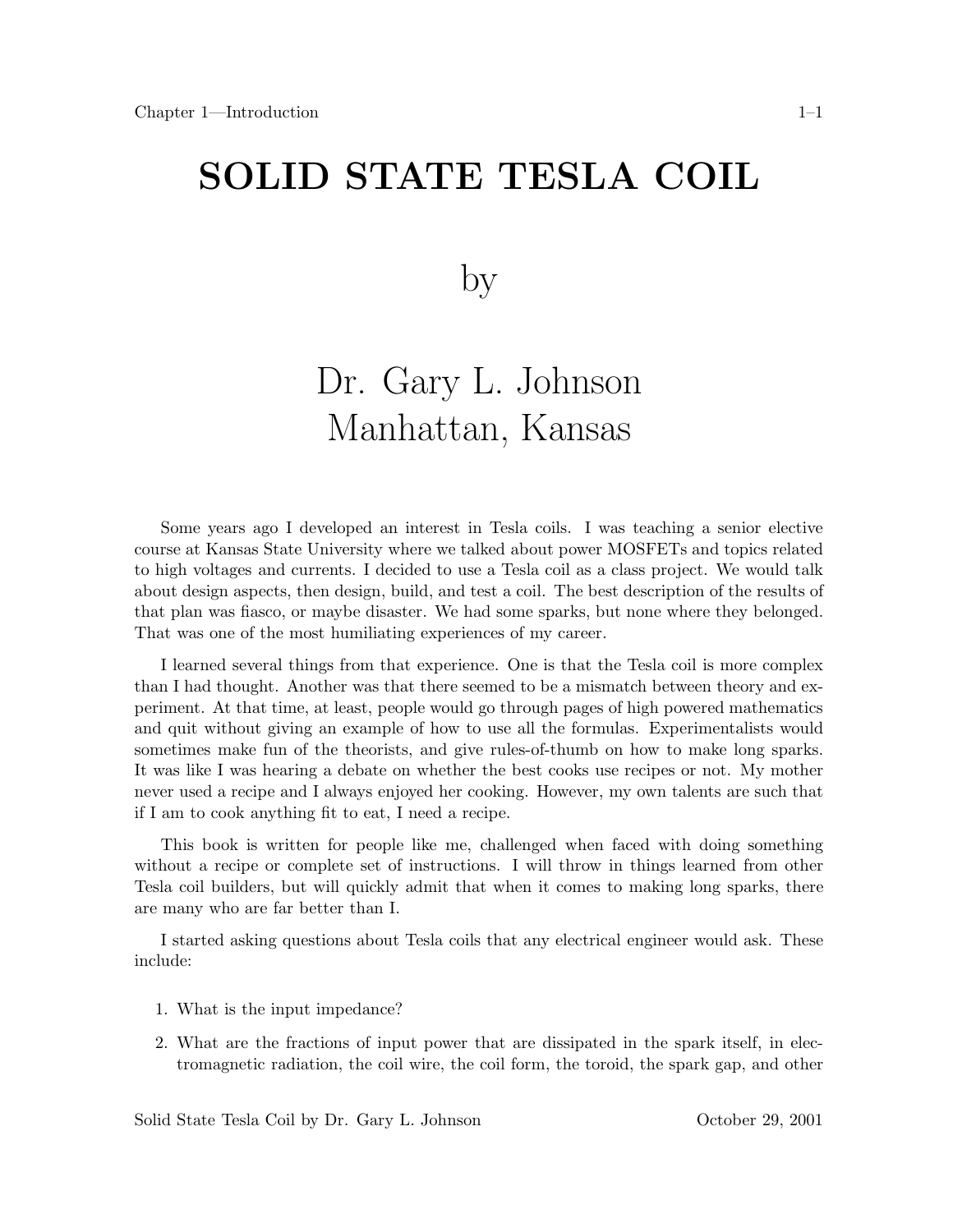circuit components?

- 3. Are there circuit models that allow these questions to be answered on the computer before building and testing devices in open air?
- 4. What are the differences between Tesla coils driven by or through spark gaps, vacuum tubes, or solid state devices?
- 5. What are the important factors in producing long sparks (energy per bang, power input at spark inception, rate of change of power, the coil, the toroid, etc.)?

One would expect the answers to these questions to come from a mix of theory and experiment. One would develop a theory or model and then go to the laboratory to measure parameters and check performance. The theory would then be adjusted to reflect experimental observations.

We now review a little Tesla coil history and look at the 'simplest' model, the lumped circuit element model.

#### **1 History**

Nikola Tesla (1856 - 1943) was one of the most important inventors in human history. He had 112 U.S. patents and a similar number of patents outside the United States, including 30 in Germany, 14 in Australia, 13 in France, and 11 in Italy. He held patents in 23 countries, including Cuba, India, Japan, Mexico, Rhodesia, and Transvaal. He invented the induction motor and our present system of three-phase power in 1888 [20]. He invented the Tesla coil, a resonant air-core transformer, in 1891. Then in 1893, he invented a system of wireless transmission of intelligence. Although Marconi is commonly credited with the invention of radio, the U.S. Supreme Court decided in 1943 that the Tesla Oscillator patented in 1900 had priority over Marconi's patent which had been issued in 1904 [15]. Therefore Tesla did the fundamental work in both power and communications, the major areas of electrical engineering. These inventions have truly changed the course of human history.

After Tesla had invented three-phase power systems and wireless radio, he turned his attention to further development of the Tesla coil. He built a large laboratory in Colorado Springs in 1899 for this purpose. The Tesla secondary was about 51 feet in diameter. It was in a wooden building in which no ferrous metals were used in construction [15]. There was a massive 80-foot wooden tower, topped by a 200-foot mast on which perched a large copper ball which he used as a transmitting antenna. The coil worked well. There are claims of bolts of artificial lightning over a hundred feet long, although Richard Hull asserts that from Tesla's notes, he never claimed a distance greater than 43 feet. From photographic evidence, the maximum may have been closer to 22 feet [12].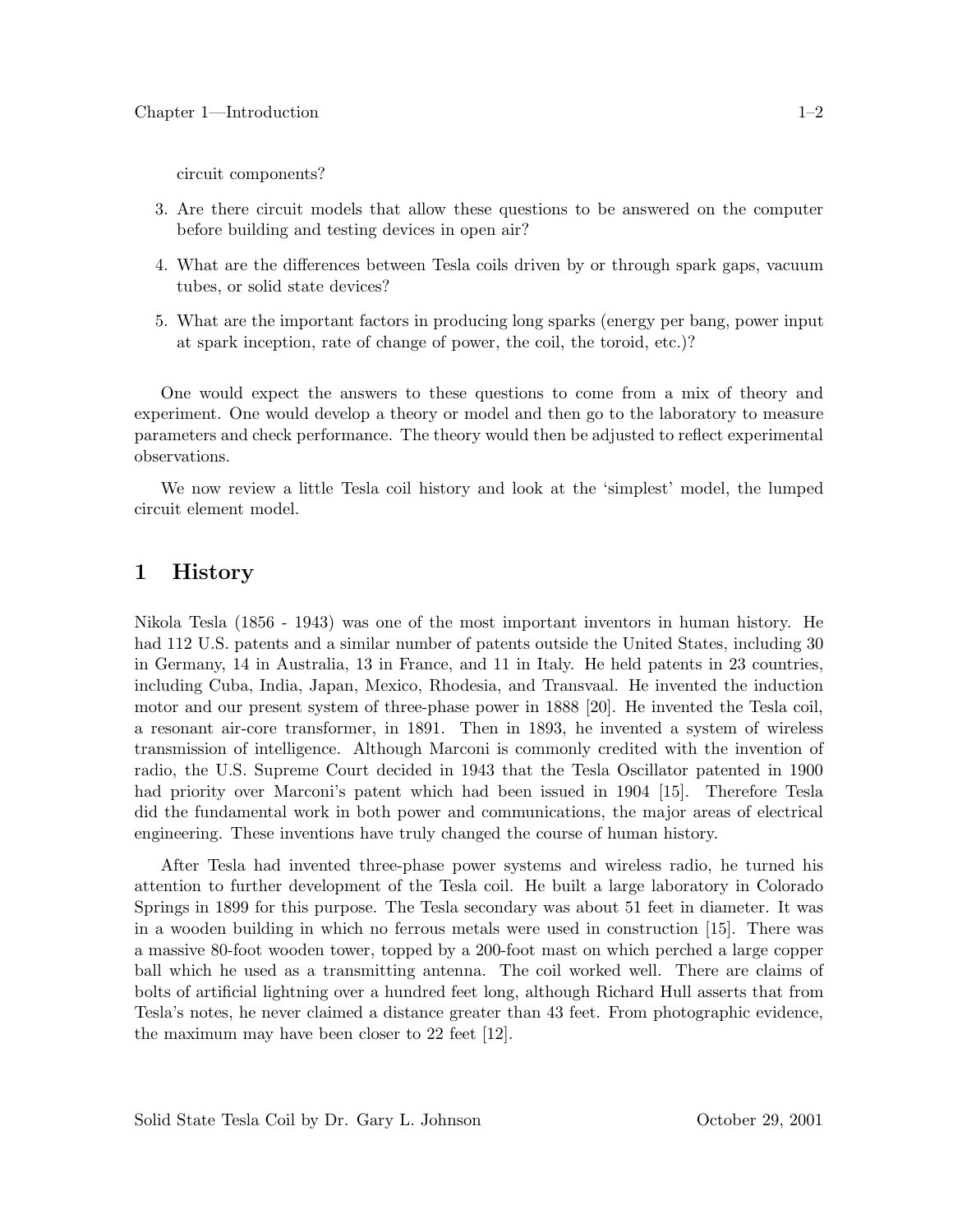Tesla then abandoned the Colorado Springs Laboratory early in 1900, having learned what he needed from that facility, and also having become somewhat unpopular as a result of frequently knocking the local sub-station off line.

Since that time, it appears that no one has built a Tesla coil of both the size and performance of the Colorado Springs coil. Apparently the only coil of that size was built by Robert Golka at Wendover Air Force Base in Utah [8] and later moved to a facility near Leadville, Colorado [9, 19]. The original purpose of this coil was to produce artificial lightning for testing the effects of lightning striking aircraft in flight. Golka determined that the average voltage produced in Utah was about 10 MV, with the highest voltage observed being 25 MV. Operation was spectacular, even if not quite at the level of the Colorado Springs coil.

When Golka's coil was moved to Leadville, however, it performed very poorly. Golka and his associates were basically unable to properly tune the coil. There has been considerable speculation over the reasons for the difference in performance, but one problem seems to be that we did not have adequate theoretical models for the design and operation of Tesla coils. What appeared to be minor differences in location and construction caused a major decrease in performance. The number of variables was simply too large to allow for a purely experimental optimization of performance before the coil was dismantled and moved early in 1990.

Some work on theoretical models has been performed by high energy physicists [6, 10, 1, 17, 18]. They are interested in high voltage capacitor discharges for research in plasma physics and in the production of pulsed particle or radiation beams. The most common way of producing such high voltage discharges is the Marx circuit, in which capacitors are charged in parallel to a lower voltage and then discharged in series through a number of airgaps. The Marx circuit requires the capacitor bank to be divided into sub-banks well-insulated from each other and from ground. A Tesla coil offers an alternative method of charging the high voltage capacitors. Discharges are reported in the range of 100 kA at 1 MV, with one report of 2.5 MV [10]. These models are all lumped parameter models.

There are a number of experimenters who build Tesla coils as a hobby. The Tesla Coil Builders Association has several hundred members and a quarterly newsletter published by Harry Goldman [7]. Harry has announced plans to stop publishing the newsletter at the end of 2001. The Tesla Coil Builders of Richmond has been a very active local group [11], although their leader Richard Hull has recently become interested in other activities. A number of manuals are available on how to build coils  $[16, 4, 5]$ . The one by Lee  $[16]$  is especially well illustrated with pictures of capacitors and other components that might be needed for a moderate sized Tesla coil. There is an Internet listserv (www.pupman.com) that has about 700 subscribers, which has been very helpful to me.

The brothers James and Kenneth Corum have done considerable work on distributed models of Tesla coils in the past few years [2, 3]. They argue that lumped parameter models are not adequate for all situations. Sometimes a distributed circuit analysis must be made. In this case, the Tesla coil secondary and another component called the extra coil are considered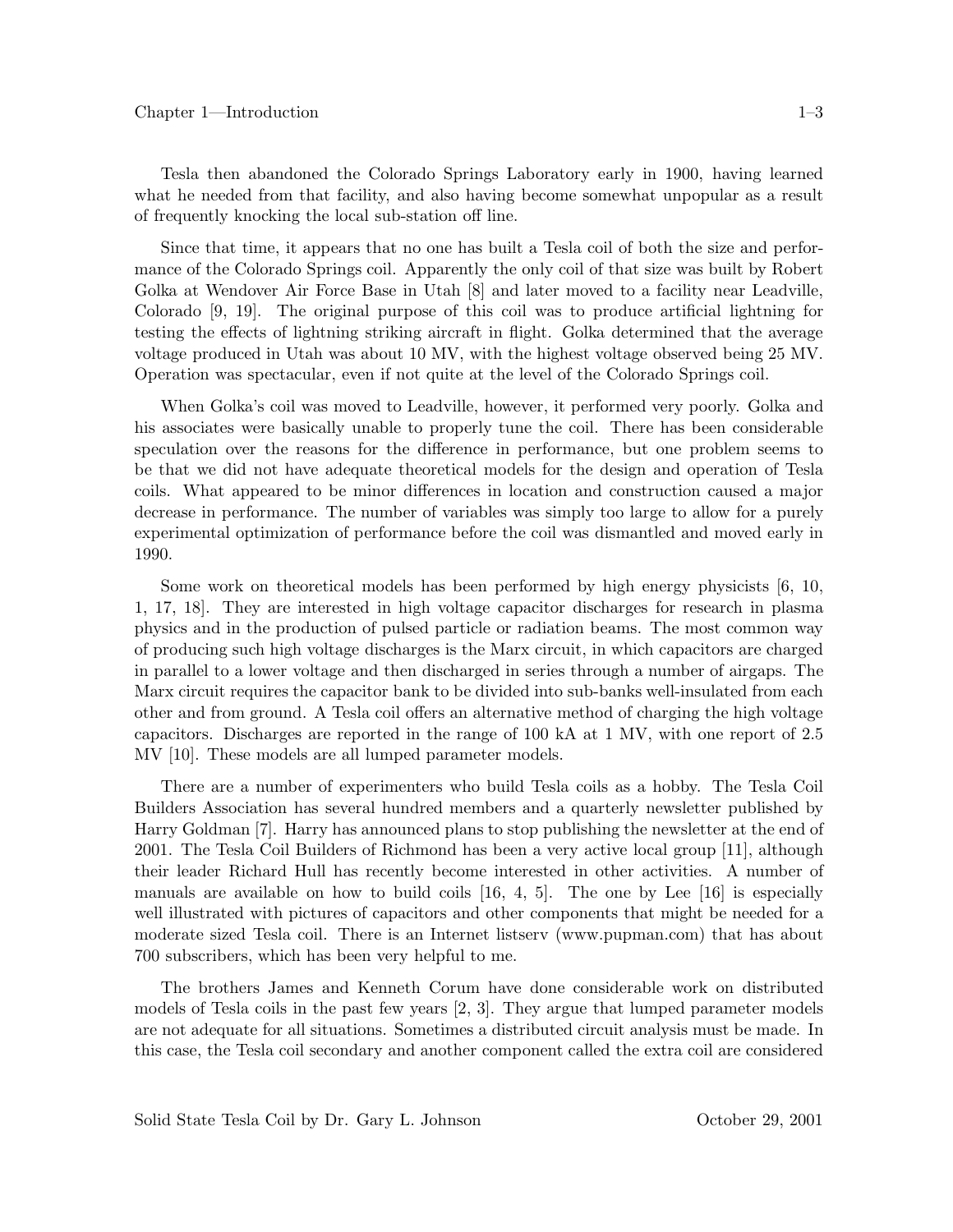as sections of transmission lines. This explains some of the effects in an elegant manner. They have written a sophisticated computer program, TCTUTOR, to analyze Tesla coils. They have also performed considerable historical research into Tesla's notes made on his facility in Colorado Springs [21].

The Tesla coil community is divided over the issue of lumped versus distributed models. A majority favors the lumped model approach. Some are outspoken in their belief that distributed models are useless at best and just plain wrong on important issues. I confess to being somewhere in the middle on this controversy. James Corum and I both have our Ph.D.s in electromagnetic theory, so I can mostly understand what he says, and I therefore have a natural orientation to the distributed approach. In my eyes, I am like a Baptist pastor of a 50 person congregation and James is like Billy Graham. That is, I hold him in awe. I have heard the Corums speak several times, and have gotten caught up in their knowledge and excitement.

On the other hand, I cannot honestly say that TCTUTOR has been helpful to me in building and understanding Tesla coils. I can see significant problems with distributed models, which will be discussed later. And James, like many bright people, has a tendency to talk down to us slow ones. This puts some people off, of course.

In this book we will look at both lumped and distributed models. We will point out difficulties with both. We will look at some data, and ask which approach does best in describing reality.

## **2 Classical Tesla Coil**

A classical Tesla coil contains two stages of voltage increase. The first is a conventional iron core transformer that steps up the available line voltage to a voltage in the range of 12 to 50 kV, 60 Hz. The second is a resonant air core transformer (the Tesla coil itself) which steps up the voltage to the range of 200 kV to 1 MV. The high voltage output is at a frequency much higher than 60 Hz, perhaps 500 kHz for the small units and 80 kHz (or less) for the very large units.

The lumped circuit model for the classical Tesla coil is shown in Fig. 1. The primary capacitor  $C_1$  is a low loss ac capacitor, rated at perhaps 20 kV, and often made from mica or polyethylene. The primary coil  $L_1$  is usually made of 4 to 15 turns for the small coils and 1 to 5 turns for the large coils. The secondary coil  $L_2$  consists of perhaps 50 to 400 turns for the large coils and as many as 400 to 1000 turns for the small coils. The secondary capacitance  $C_2$  is not a discrete commercial capacitor but rather is the distributed capacitance between the windings of  $L_2$  and the voltage grading structure at the top of the coil (a toroid or sphere) and ground. This capacitance changes with the volume charge density around the secondary, increasing somewhat when the sparks start. It also changes with the surroundings of the coil, increasing as the coil is moved closer to a metal wall. This may have been one of the reasons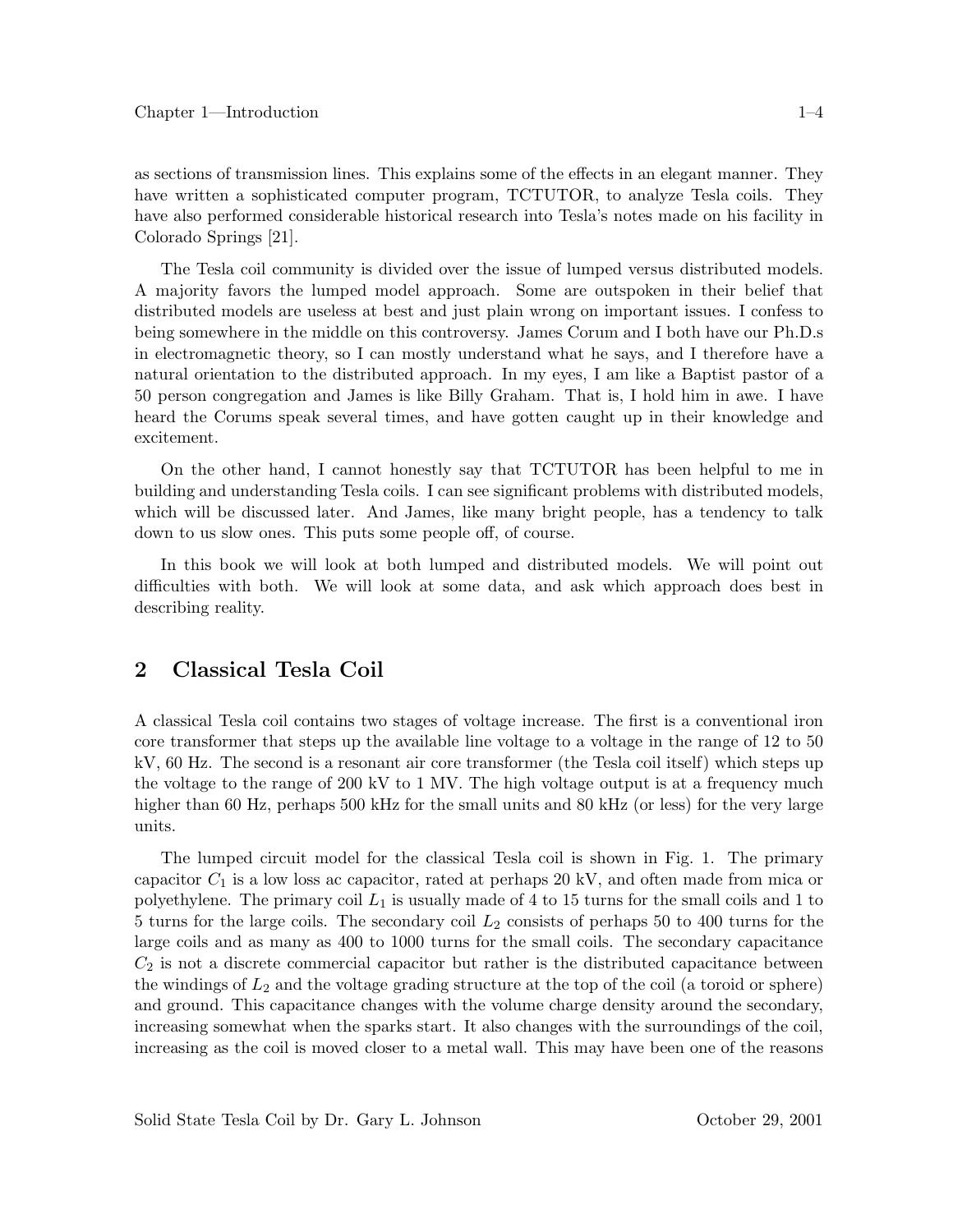that Golka's coil worked better in Utah than in Colorado, because the metal walls were closer to the coil in Colorado.



Figure 1: The Classical Tesla Coil

The symbol G represents a spark gap, a device which will arc over at a sufficiently high voltage. The simplest version is just two metal spheres in air, separated by a small air gap. It acts as a voltage controlled switch in this circuit. The open circuit impedance of the gap is very high. The impedance during conduction depends on the geometry of the gap and the type of gas (usually air), and is a nonlinear function of the current density. This impedance is not negligible. A considerable fraction of the total input power goes into the production of light, heat, and chemical products at the spark gap. In any complete analysis for efficiency, an equivalent gap resistance  $R_{gap}$  could be defined such that  $i^2 R_{gap}$  would represent the power loss<br>in the gap. This would have nather limited usefulness because of the mathematical difficulty in the gap. This would have rather limited usefulness because of the mathematical difficulty of describing the arc.

The arc in the spark gap is similar to that of an electric arc welder in visual intensity. That is, one should not stare at the arc because of possible damage to the eyes. At most displays of classical Tesla coils, the spark gap makes more noise and produces more light than the electrical display at the top of the coil.

When the gap is not conducting, the capacitor  $C_1$  is being charged in the circuit shown in Fig. 2, where just the central part of Fig. 1 is shown. The inductive reactance is much smaller than the capacitive reactance at 60 Hz, so  $L_1$  appears as a short at 60 Hz and the capacitor is being charged by the iron core transformer secondary.

A common type of iron core transformer used for small Tesla coils is the neon sign transformer (NST). Secondary ratings are typically 9, 12, or 15 kV and 30 or 60 mA. An NST has a large number of turns on the secondary and a very high inductance. This inductance will limit the current into a short circuit at about the rated value. An operating neon sign has a low impedance, so current limiting is important to long transformer life. However, in Tesla coil use, the NST inductance will resonate with  $C_1$ . The NST may supply two or three time the NST rated current in this application. Overloading the NST produces longer sparks, but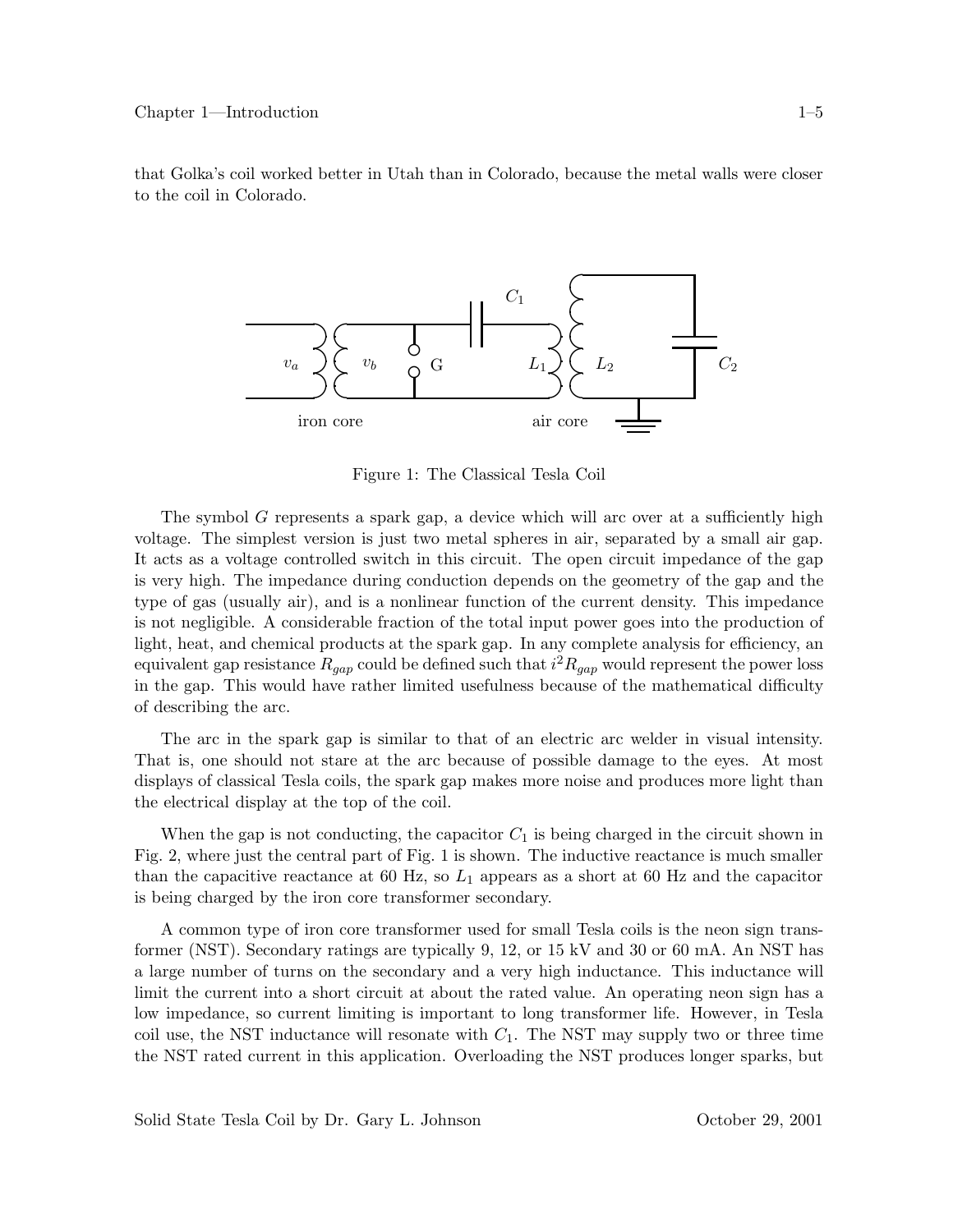

Figure 2: C<sup>1</sup> Being Charged With The Gap Open

may also cause premature failure.

When the voltage across the capacitor and gap reaches a given value, the gap arcs over, resulting in the circuit in Fig. 3. We are not interested in efficiency in this introduction so we will model the arc as a short circuit. The shorted gap splits the circuit into two halves, with the iron core transformer operating at 60 Hz and the circuit to the right of the gap operating at a frequency (or frequencies) determined by  $C_1$ ,  $L_1$ ,  $L_2$ , and  $C_2$ . It should be noted that the output voltage of the iron core transformer drops to (approximately) zero while the input voltage remains the same, as long as the arc exists. The current through the transformer is limited by the transformer equivalent series impedance shown as  $R_s + jX_s$  in Fig. 3. As mentioned, this operating mode is not a problem for the NST. However, the large Tesla coils use conventional transformers with per unit impedances in the range of 0.05 to 0.1. A transformer with a per unit impedance of 0.1 will experience a current of ten times rated while the output is shorted. Most transformers do not survive very long under such conditions. Golka was not alone in burning out some of his transformers. The solution is to include additional reactance in the input circuit.



Figure 3: Tesla Circuit With Gap Shorted.

The equivalent lumped circuit model of the Tesla coil while the gap is shorted is shown in Fig. 4.  $R_1$  and  $R_2$  are the effective resistances of the air cored transformer primary and secondary, respectively. The mutual inductance between the primary and secondary is shown

Solid State Tesla Coil by Dr. Gary L. Johnson October 29, 2001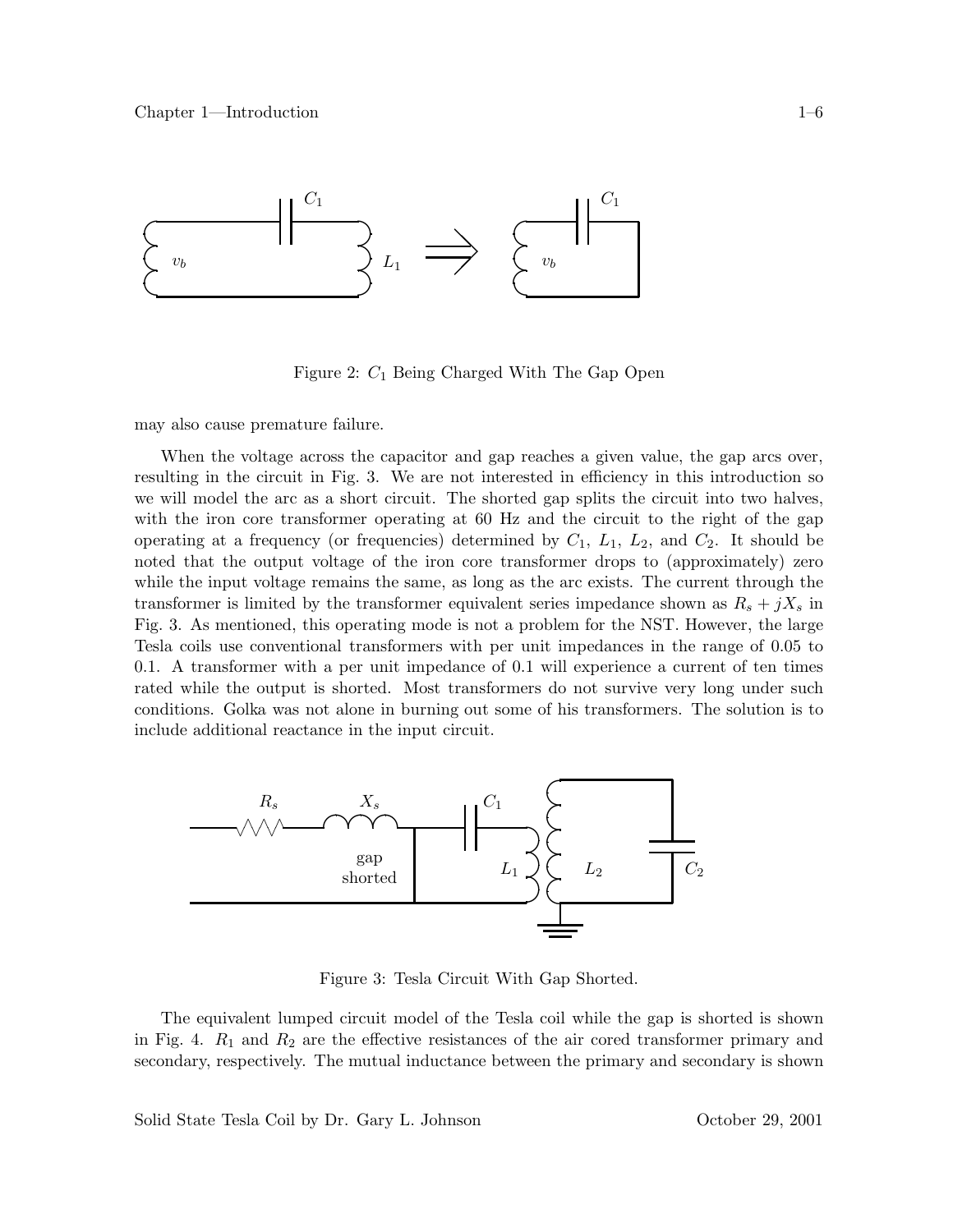by the symbol  $M$ . The coefficient of coupling is well under unity for an air cored transformer, so the ideal transformer model used for an iron cored transformer that electrical engineering students study in the first course on energy conversion does not apply here.



Figure 4: Lumped Circuit Model Of A Tesla Coil, arc on.

At the time the gap arcs over, all the energy is stored in  $C_1$ . As time increases, energy is shared among  $C_1$ ,  $L_1$ ,  $C_2$ ,  $L_2$ , and M. The total energy in the circuit decreases with time because of losses in the resistances  $R_1$  and  $R_2$ . There are four energy storage devices so a fourth order differential equation must be solved. The initial conditions are some initial voltage  $v_1$ , and  $i_1 = i_2 = v_2 = 0$ . If the arc starts again before all the energy from the previous arc has been dissipated, then the initial conditions must be changed appropriately.

The Corums present the necessary solution technique in their manual [3] and also the computer code. The voltages and currents are not single frequency sinusoids. Rather there is a frequency spectrum with one hump for  $M$  small and two humps for  $M$  large. This is fascinating material for lovers of circuit theory, but is of somewhat limited usefulness in suggesting design changes for better performance.

It appears to this author that the time domain solution is more useful than the frequency domain. We simply examine  $v_1, v_2, i_1$ , and  $i_2$  as time increases, either graphically or in some sort of tabular printout. We then change one or more of the energy storage device values and do it again. It is also helpful to calculate the energy stored in each device. If the total energy stored in the circuit is decreasing monotonically with time, at the rate power is being absorbed by  $R_1$  and  $R_2$ , then one can be reasonably confident that the computer code is working correctly.

The time domain solution resembles a drunken walk in that it is difficult to predict what a given value will do next. Energy is moving among storage devices like cannon balls rolling around on the deck of an old sailing ship. Patterns can be changed readily by changing component values. We need a strategy for evaluating each solution for movement toward or away from some optimum. This strategy is developed by recognizing the following facts. After a small number of half cycles of  $i_1$ , the arc will dissipate and the spark gap will again become an open circuit. At this point we want as much energy as possible stored in the secondary, either as  $i_2^2L_2/2$  or  $v_2^2C_2/2$ . Any energy stored in  $C_1$  when the gap opens is not available to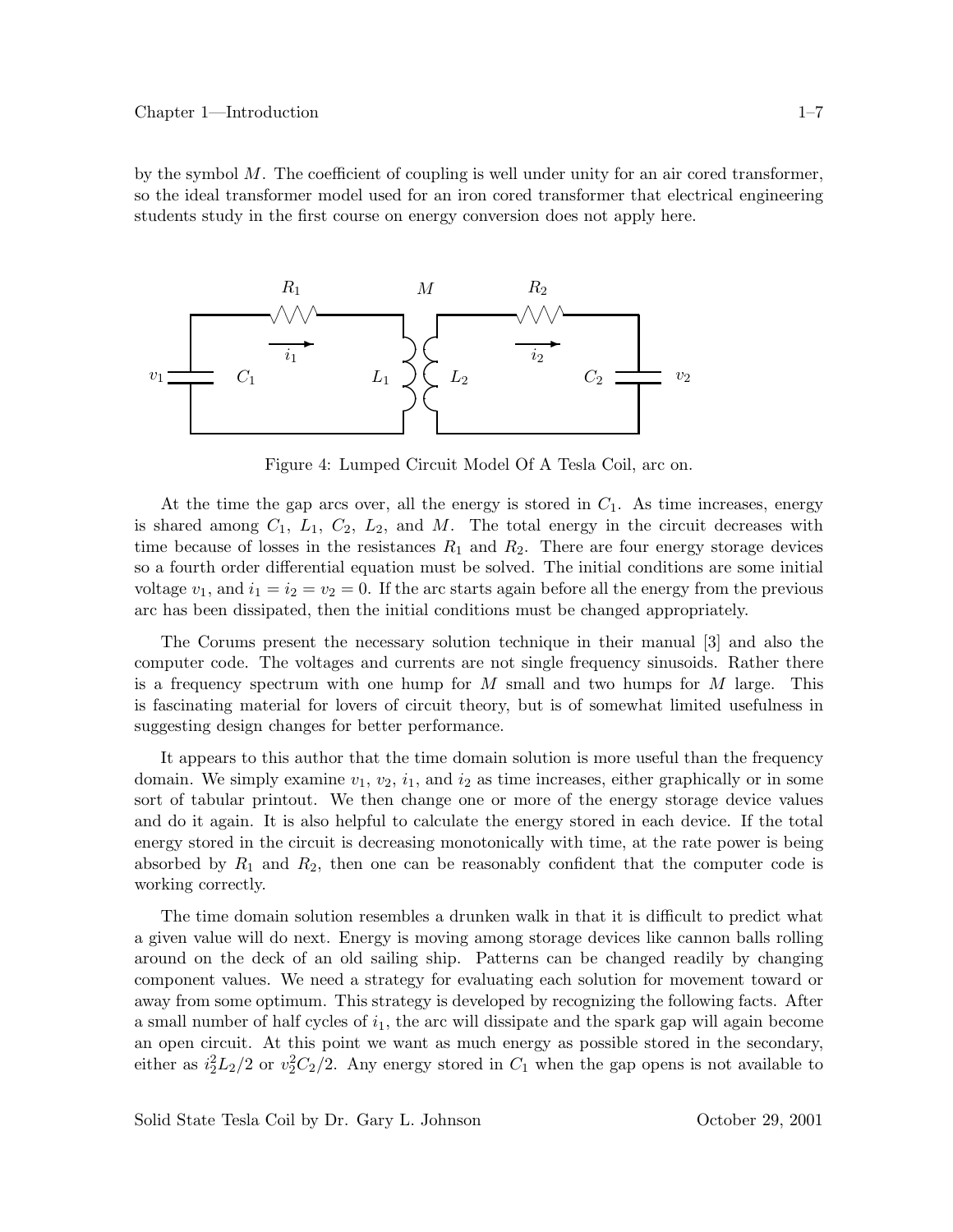produce the desired high voltages on  $C_2$ .

With proper design (proper values of  $C_1$ ,  $L_1$ ,  $C_2$ ,  $L_2$ , and M) it is possible to have all the energy in  $C_1$  transferred to the secondary at some time  $t_1$ . That is, at  $t_1$  there is no voltage across  $C_1$  and no current through  $L_1$ . If the gap can be opened at  $t_1$ , then there is no way for energy to get back into the primary. No current can flow, so no energy can be stored in  $L_1$ , and without current the capacitor cannot be charged. The secondary then becomes a separate RLC circuit with nonzero initial conditions for both  $C_2$  and  $L_2$ , as shown in Fig. 5. This circuit will then oscillate or "ring" at a resonant frequency determined by  $C_2$  and  $L_2$ . With the gap open, the Tesla coil secondary is simply an RLC circuit, described in any text on circuit theory. The output voltage is a damped sinusoid.



Figure 5: Lumped Circuit Model Of A Tesla Coil, arc off.

Finding a peak value for  $v_2$  given some initial value for  $v_1$  thus requires a two step solution process. We first solve a fourth order differential equation to find  $i_2$  and  $v_2$  as a function of time. At some time  $t_1$  the circuit changes to the one shown in Fig. 5, which is described by a second order differential equation. The initial conditions are the values of  $i_2$  and  $v_2$ determined from the previous solution at time  $t_1$ . The resulting solution then gives the desired peak values for voltage and current. The process is tedious, but can readily be done on a computer. It yields some good insights as to the effects of parameter variation. It helps establish a benchmark for optimum performance and also helps identify parameter values that are at least of the correct order of magnitude. However, there are several limitations to the process which must be kept in mind.

First, as we have mentioned, the arc is very difficult to characterize accurately in this model. The equivalent  $R_1$  will change, perhaps by an order of magnitude, with factors like  $i_1$ , ambient humidity, and the condition, geometry, and temperature of the electrode materials. This introduces a very significant error into the results.

Second, the arc is not readily turned off at a precise instant of time. The space between electrodes must be cleared of the hot conducting plasma (the current carrying ions and electrons) before the spark gap can return to its open circuit mode. Otherwise, when energy starts to bounce back from the secondary, a voltage will appear across the spark gap, and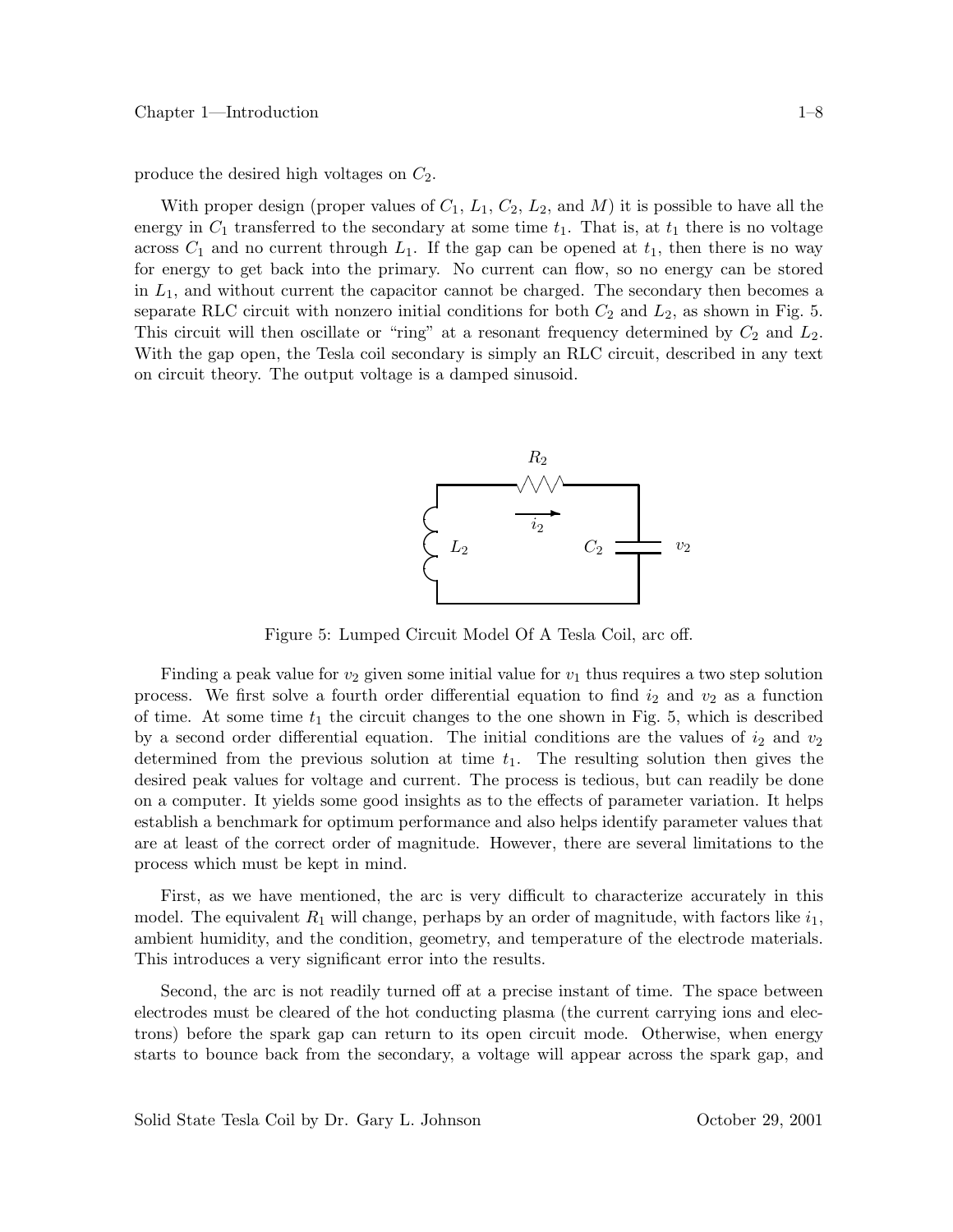current will start to flow again, after the optimum time  $t_1$  has passed. With fixed electrodes, the plasma is dissipated by thermal and chemical processes that require tens of microseconds to function. When we consider that the optimum  $t_1$  may be 2  $\mu$ s, a problem is obvious. This dissipation time can be decreased significantly by putting a fan on the electrodes to blow the plasma away. This also has the benefit of cooling the electrodes. For more powerful systems, however, the most common method is a rotating spark gap. A circular disc with several electrodes mounted on it is driven by a motor. An arc is established when a moving electrode passes by a stationary electrode, but the arc is immediately stretched out by the movement of the disc. During the time around a current zero, the resistance of the arc can increase to where the arc cannot be reestablished by the following increase in voltage.

The rotary spark gap still has limitations on the minimum arc time. Suppose we consider a disc with a radius of 0.2 m and a rotational speed of 400 rad/sec (slightly above 3600 rpm). The edge of the disc is moving at a linear velocity of  $r\omega = 80$  m/s. Suppose also that an arc cannot be sustained with arc lengths above 2 cm. It requires  $0.02/80 = 25 \mu s$  for the disc to turn this distance. This time can be shortened by making the disc larger or by turning it at a higher rate of speed, but in both cases we worry about the stress limits of the disc. Nobody wants fragments of a failed disc flying around the room. The practical lower limit of arc length seems to be about 10  $\mu$ s. With larger coils this may be reasonably close to the optimum value.

The third reason for concern about the above calculations is that the Tesla coil secondary has features that cannot be precisely modeled by a lumped circuit. One such feature is ringing at 'harmonic' frequencies. Neither the distributed or lumped models do a particularly good job of predicting these frequencies. Data will be presented later for a medium sized secondary (operated as an extra coil, explained in the next section), with a high Q resonance at about 160 kHz. When applied power is switched off, the coil usually rings down at 160 kHz. Sometimes, however, it will ring down at  $3.5(160) = 560$  kHz. A third harmonic appears in many electrical circuits and has plausible explanations. A 3.5 'harmonic' is another story entirely.

These three reasons explain why we never see a paper giving a complete Tesla coil design with experimental data verifying the theoretical design. We get started with theory, but at some point have to move to an experimental optimization. The saying is, "Tune for most smoke", which Harry Goldman attributes to Bill Wysock and Gary Legel. It is a tribute to the experimentalists that we have coils in existence with names like "Nemesis" that can produce sparks fifteen feet long [11].

#### 3 **3 19 Magnetic**

As mentioned above, the classical Tesla coil uses two stages of voltage increase. Some coilers get a third stage of voltage increase by adding a magnifier coil, also called an extra coil, to their classical Tesla coil. This is illustrated in Fig. 6.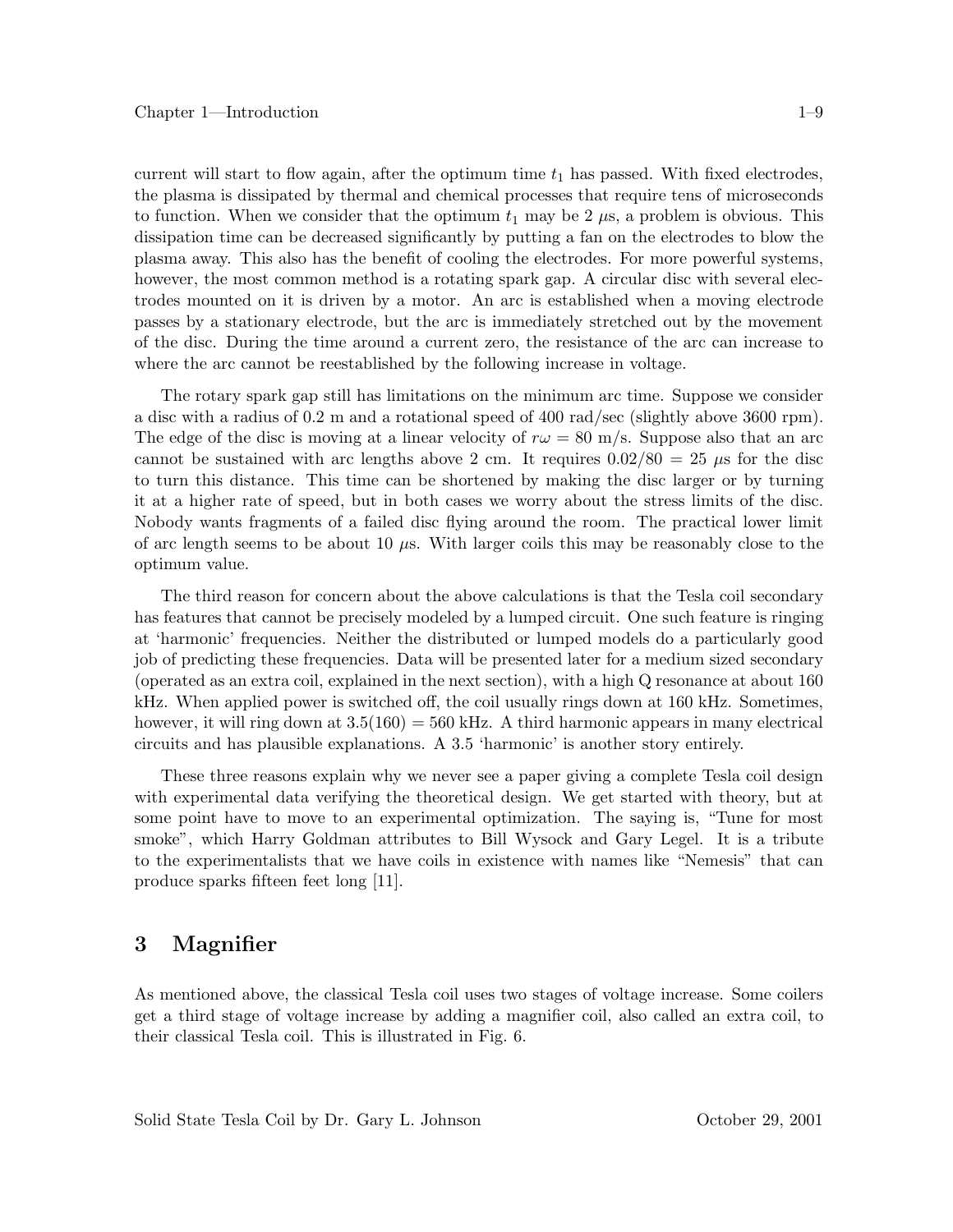

Figure 6: The Classical Tesla Coil With Extra Coil

The extra coil and the air core transformer are not magnetically coupled. The output (top) of the classical coil is electrically connected to the input (bottom) of the extra coil with a section of copper water pipe of large enough diameter that corona is not a major problem. A separation of 2 or 3 meters is typical.

Voltage increase on the extra coil is by transmission line action, rather than the transformer action of the iron core transformer. Voltage increase on the air core transformer is partly by transformer action and partly by transmission line action. When optimized for extra coil operation, the air core transformer looks more like a transformer (greater coupling, shorter secondary) than when optimized for classical Tesla coil operation.

The lumped circuit enthusiast would say that voltage rise is by RLC resonance. Both camps agree that voltage rise in the secondary and especially in the extra coil are not by transformer action.

Although not shown in Fig. 6 the extra coil depends on ground for the return path of current flow. The capacitance from each turn of the extra coil and from the top terminal to ground is necessary for operation. Impedance matching from the Tesla coil secondary to the extra coil is necessary for proper operation. If the extra coil were fabricated with the same size coil form and wire size as the secondary, the secondary and extra coil tend to operate as a long secondary, probably with inferior performance to that of the secondary alone. There are guidelines for making the coil diameters and wire sizes different for the two coils, but optimization seems to require a significant amount of trial and error.

In my quest for a better description of Tesla coil operation, I decided that the extra coil was the appropriate place to start. It looks like a vertical antenna above a ground plane, so there is some prior art to draw from. While the classical Tesla coil makes an excellent driver to produce long sparks, it is not very good for instrumentation and measurement purposes. There are just too many variables. The spark gap may be the best high voltage switch available today, but inability to start and stop on command, plus heating effects, make it difficult to use when collecting data.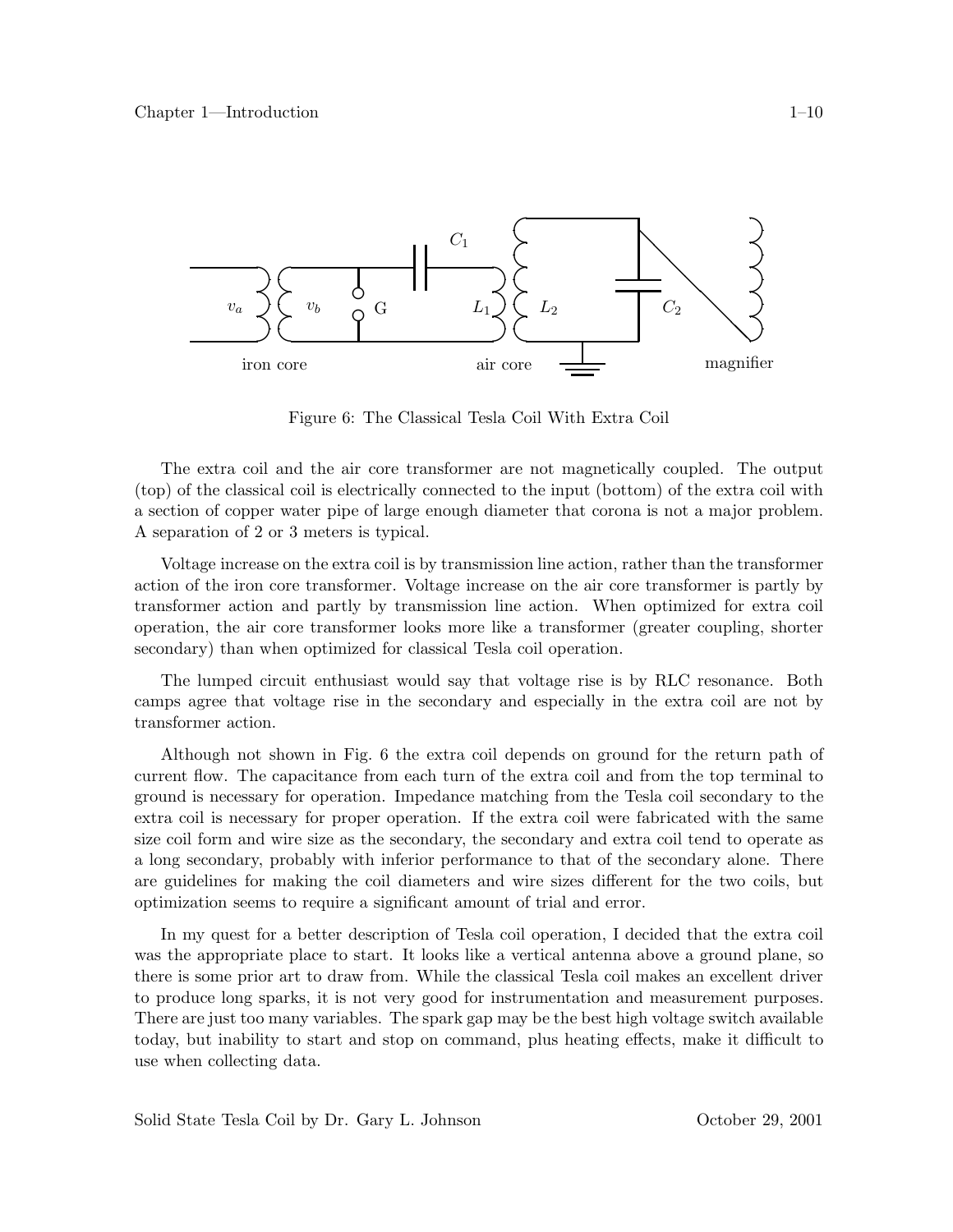I therefore decided to build a solid state driver. Vacuum tube drivers have been used for many years and several researchers have developed drivers using power MOSFETs, so this was not entirely new territory. It turned out to be a long term project. At the beginning, I had little idea about the input impedance of a coil above a ground plane, or how much power would be required to get significant sparks (say, half a meter in length or more). There have been many iterations, but I finally produced a design that would make sparks. Two major disadvantages are that it requires a digital oscilloscope with deep memory for tuning purposes, and one can make longer sparks using a standard spark gap. These disadvantages make it unlikely to sweep the Tesla coil community. There might be situations, however, where this approach would be useful. One is a museum installation, for example, where sparks of 0.5 to 1 meter are acceptable, and long life and low maintenance are critical factors.

The remainder of this document is a collection of my notes on this project, including some deadends. There are discussions on

- 1. Capacitance
- 2. Inductance and Transformers
- 3. Gate Driver and Inverter
- 4. Lumped Model
- 5. Experimental Results

Capacitance appears in many different places in the Tesla coil system, in the power supply, the controller, the driver, the coil body itself, and the top toroid or sphere. It therefore gets a lengthy treatment. Other items get a somewhat lesser treatment.

### **References**

- [1] Boscolo, I., G. Brautti, R. Coisson, M. Leo, and A. Luches, "Tesla Transformer Accelerator for the Production of Intense Relativistic Electron Beams", *The Review of Scientific Instruments*, Vol. 46, No. 11, November 1975, pp. 1535–1538.
- [2] Corum, J. F. and K. L. Corum, "A Technical Analysis of the Extra Coil as a Slow Wave Helical Resonator", *Proceedings of the 1986 International Tesla Symposium*, Colorado Springs, Colorado, July 1986, published by the International Tesla Society, pp. 2-1 to 2-24.
- [3] Corum, James, F., Daniel J. Edwards, and Kenneth L. Corum, *TCTUTOR A Personal Computer Analysis of Spark Gap Tesla Coils*, Published by Corum and Associates, Inc., 8551 State Route 534, Windsor, Ohio, 44099, 1988.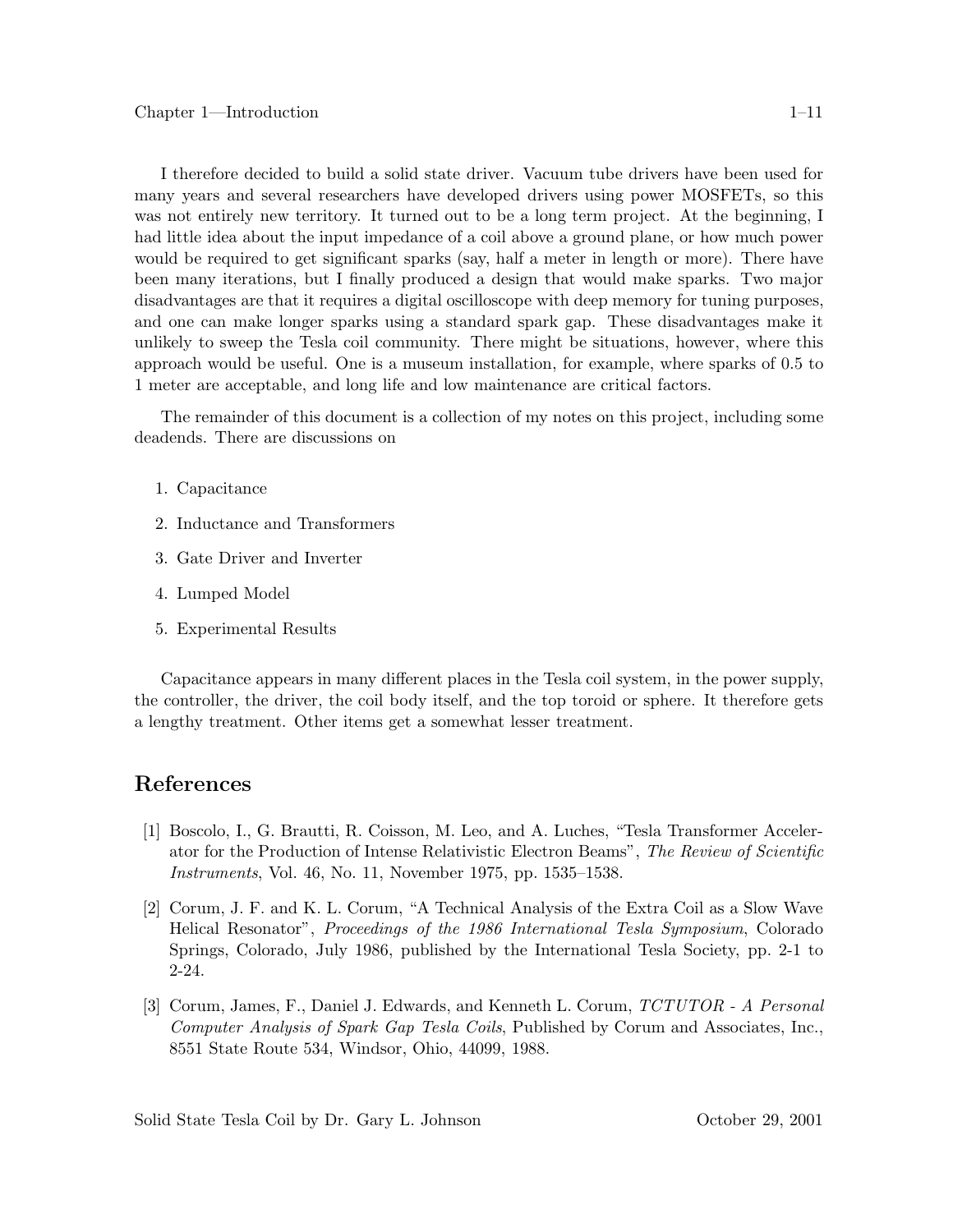- [4] Couture, J. H., *JHC Tesla Handbook*, JHC Engineering Co., 19823 New Salem Point, San Diego, CA, 92126, (1988).
- [5] Cox, D. C., *Modern Resonance Transformer Design Theory*, Tesla Book Company, P. O. Box 1649, Greenville, TX 75401, (1984).
- [6] Finkelstein, David, Phillip Goldberg, and Joshua Shuchatowitz, "High Voltage Impulse System", *The Review of Scientific Instruments*, Volume 37, Number 2, February 1966, pp. 159-162.
- [7] Goldman, Harry, *Tesla Coil Builders Association News*, 3 Amy Lane, Queensbury, NY, 12804, (518) 792-1003.
- [8] Golka, Robert K., "Long Arc Simulated Lightning Attachment Testing Using a 150 kW Tesla Coil", IEEE International Symposium on Electromagnetic Compatibility, October 9-11, 1979, San Diego, CA, pp. 150 - 155.
- [9] Grotz, Toby, "Project Tesla An Update", *Tesla Coil Builders Association News*, Volume 9, No. 1, January, February, March, 1990, pp. 16-18.
- [10] Hoffmann, C. R. J., "A Tesla Transformer High-Voltage Generator", *The Review of Scientific Instruments*, Vol. 46, No. 1, January 1975, pp. 1-4.
- [11] Hull, Richard L., Tesla Coil Builders of Richmond, 7103 Hermitage Rd., Richmond, Virginia, 23228.
- [12] Hull, Richard L., "The Tesla Coil Builder's Guide to The Colorado Springs Notes of Nikola Tesla", Tesla Coil Builders of Richmond, 1993.
- [13] Johnson, Gary L., "Using Power MOSFETs To Drive Resonant Transformers", *Tesla 88*, International Tesla Society, Inc., 330-A West Uintah, Suite 215, Colorado Springs, CO 80905, Vol. 4, No. 6, November/December 1988, pp. 7-13.
- [14] Johnson, Gary L., *The Search For A New Energy Source*, Johnson Energy Corporation, P.O. Box 1032, Manhattan, KS 66505, 1997.
- [15] Jones, H. W., "Project Insight A Study of Tesla's Advanced Concepts", Proceedings of the Tesla Centennial Symposium, Colorado Springs, Colorado, August 9-12, 1984.
- [16] Lee, Thomas W., *High Voltage Generation with Air-Core Solenoids*, 8329 E. San Salvador Dr. Scottsdale, Arizona, 85258, (1989).
- [17] Luches, A. and A. Perrone, "Coupled Marx-Tesla Circuit for Production of Intense Relativistic Electron Beams", *The Review of Scientific Instruments*, Vol. 49, No. 12, December 1978, pp. 1629-1630.